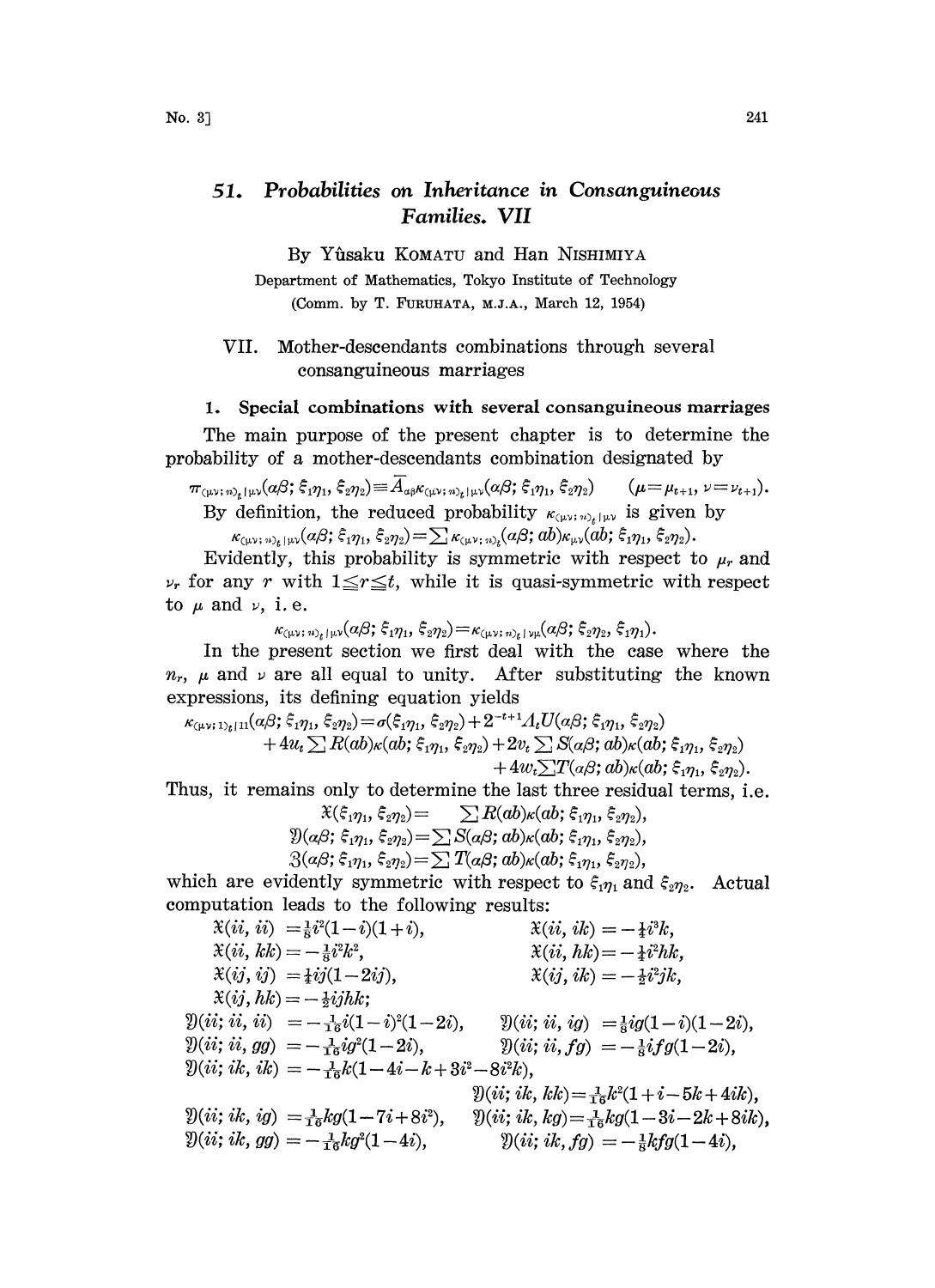$\mathcal{D}(ii; kk, kk) = \frac{1}{16}k^2(1-k)(1-2k),$  $\mathfrak{Y}(ii; kk, gg) = \frac{1}{8}k^2g^2$ ,  $\mathfrak{Y}(ii;\,hk,\,hk)=\frac{1}{16}hk(2-3h-3k+8hk),\ \ \ \ \ \mathfrak{Y}(ii;\,hk,\,kg)=-\frac{1}{16}hkg(3-8k),$  $\mathfrak{Y}(ii; hk, fg) = \frac{1}{2}hkfg,$  $\mathcal{Y}(ij; \, ii, \, ii) \; = -\frac{1}{32}i(1-i)(1+i^2), \; \mathcal{Y}(ij; ii, ij) = \frac{1}{32}i(i+2j-i^2-5ij+8i^2j),$  $\mathcal{Y}(y; \, \mathit{ii}, \,$  $\mathcal{Y}(ii; kk, kg) = -\frac{1}{16}k^2g(3-4k),$  $\mathfrak{Y}(ii; kk, fg) = \frac{1}{4}k^2fg,$  $\mathcal{Y}(ij; ii, jg) = -\frac{1}{3}ig(i+2j-8ij),$  $ii, fg$ ) =  $-\frac{1}{16}$ ifg(1-4i),  $ij, ij) = -\frac{1}{32}(i+j-i^2-j^2+6ij(i+j)-16i^2j^2),$  $\mathfrak{Y}(ij; \, ii, \, ig) = \frac{1}{32}ig(2-5i+8i^2),$  $\mathfrak{Y}(ii; ii, gg) = -\frac{1}{2g}ig^2(1-4i),$  $\mathfrak{Y}(ij; \, ij, \, ig) = \frac{1}{3g}g(i+j-2i^2-6ij+16i^2j),$  $\mathcal{Y}(ij; i j, gg) = -\frac{1}{35}g^2(i+j-8ij), \qquad \mathcal{Y}(ij; i j, fg) = -\frac{1}{16}fg(i+j-8ij),$  $\mathfrak{Y}(ij; i k, i k) = -\frac{1}{32}k(1 + 2i - k + 4i^2 + 6ik - 16i^2k),$  $\mathcal{Y}(ij; i k, j k) = \frac{1}{32}k(i+j-6ij-2(i+j)k+16ijk),$  $\mathfrak{Y}(ij; i k, k k) = \frac{1}{32}k^2(1-6i-k+8i k), \quad \mathfrak{Y}(ij; i k, i q) = \frac{1}{32}k g(1-2i)(1-8i),$  $\mathcal{Y}(ij; i k, j g) = -\frac{1}{16} k g(i+j-8ij), \quad \mathcal{Y}(ij; i k, k g) = \frac{1}{32} k g(1-6i-2k+16i k),$  $\mathfrak{Y}(ij; i k, gg) = -\frac{1}{33}kg^2(1-8i),$   $\mathfrak{Y}(ij; i k, fg) = -\frac{1}{16}kfg(1-8i);$  $\Im(i\vec{i}; i\vec{i}, i\vec{i}) = \frac{1}{16}i(1-i)(2-i)(1+i), \quad \Im(i\vec{i}; i\vec{i}, i\vec{g}) = -\frac{1}{8}i^2g(2-i),$  $\mathcal{B}(ii; ii, gg) = -\frac{1}{4}ig^2(2-i),$  $\begin{array}{ll} \partial(ii;ii,gg)=-\frac{1}{16}ig^2(2-i), & \partial(ii;ii,fg)=-\frac{1}{8}ifg(2-i), \ \partial(ii;ik,ik)=\frac{1}{8}k(1-i+i^2+k(1-i)(1-2i)), \end{array}$  $\mathcal{B}(ii; i k, i g) = \frac{1}{8} k g(1 - i)(1 - 2i),$  $\mathcal{B}(ii; i k, g g) = -\frac{1}{8} k g^2 (1-i),$  $B(iii; kk, kk) = \frac{1}{16}k^2(1 + k)^2$ ,  $\mathcal{B}(ii; kk, gg) = \frac{1}{16}k^2g^2$ ,  $B(ii; kk, gg) = \frac{1}{16}k^2g^2,$ <br>  $B(ii; hk, hk) = \frac{1}{8}hk(1 + h + k + 2hk),$  $\mathcal{B}(ii; hk, fg) = \frac{1}{4} hkfg,$  $3(ij; ii, ii) = \frac{1}{35}i(1+i)(1-2i+2i^2),$  $\mathcal{B}(ii; ik, kk) = -\frac{1}{8}k^2(1+k)(1-i),$  $3(i\mathbf{i};\mathbf{i}k,\mathbf{k}g) = -\frac{1}{8}kg(1 + 2k)(1 - \mathbf{i}),$  $3(i i; i k, fg) = -\frac{1}{4}kfg(1 - i),$  $\mathcal{B}(ii; kk, kg) = \frac{1}{8}k^2g(1 + k),$  $\mathcal{B}(ii; kk, fg) = \frac{1}{8}k^2fg,$  $3(i i; hk, kg) = \frac{1}{8} hkg(1 + 2k),$  $3(ij; ii, ij) = \frac{1}{32}i(1-i-j-2i^2-2ij+4i^2j),$  $3(ij; ii, jj) = \frac{1}{32}i j(1-2i-2j+2ij), \quad 3(ij; ii, ig) = -\frac{1}{32}i j(1+2i-4i^2),$  $3(ij; ii, jg) = \frac{1}{32}ig(1-2i-4j+4ij), \quad 3(ij; ii, gg) = -\frac{1}{16}ig^2(1-i),$  $\beta(ij; ii, fg) = -\frac{1}{8}ifg(1-i),$  $3(ij; ij, ij) = \frac{1}{32}((1-4ij)(i+j-2ij)+i^2+j^2),$  $\begin{array}{l} j\!-\!2ij)\!+\!i^2\!+\!j^2),\ \ 3(ij;\,ij,\,ig)\!=\!-i\!\!\!\!\!j),\qquad 3(ij;\,ij)\!\!\!\!\!+4ik\!+\!8i^2k), \end{array}$  $3(ij; \, ij, \, ig) = -\frac{1}{32}g(i-j+4i^2+4ij-8i^2j),$ 1  $\begin{array}{rl} \mathbb{S}(ij;\,ij,\,gg)=-\frac{1}{16}g^{2}(i+j-2ij),\ \mathbb{S}(ij;\,ij,\,fg)=-\frac{1}{5}fg(i+j-2ij),\ \end{array} \begin{array}{rl} \mathbb{S}(ij;\,ij,\,fg)=-\frac{1}{5}fg(i+j-2ij), \end{array}$  $\begin{split} \mathfrak{Z}(\emph{ij};\emph{ik},\emph{ik}) = & \frac{1}{32}k(1 + k + 4i^2 - 4ik + 8i^2k),\ \mathfrak{Z}(\emph{ij};\emph{ik},\emph{jk}) = & \frac{1}{32}k(1 - 2(i - 2i))\ \mathfrak{Z}(\emph{ii};\emph{ik},\emph{kk}) = & - \frac{1}{2}k^2(1 + k)(1 - 2i) - 2(i - 2i)\ \end{split}$  $3(ij; ik, jk) = \frac{1}{32}k(1-2(i+j) + k + 4ij - 4(i+j)k + 8ijk),$  $\mathcal{S}(ij; i k, k k) = -\frac{1}{16}k^2(1 + k)(1 - 2i), \quad \mathcal{S}(ij; i k, i g) = \frac{1}{32}k g(1 - 4i + 8i^2),$  $3(ij; ik, jg) = \frac{1}{32}kg(1-4i-4j+8ij), \quad 3(ij; ik, kg) = -\frac{1}{16}kg(1+2k)(1-2i),$ <br>  $3(ij; ik, gg) = -\frac{1}{16}kg^2(1-2i), \quad 3(ij; ik, fg) = -\frac{1}{5}kfg(1-2i).$  $3(ij; ik, fg) = -\frac{1}{8}kfg(1-2i).$ Since, besides an evident symmetry character of  $\mathfrak{X}$ ,  $\mathfrak{Y}$  and  $\mathfrak{Z}$  with respect to descendants' types, the quantities  $\mathcal{Y}(\alpha\beta; \xi_1\eta_1, \xi_2\eta_2)$  and

 $3(\alpha\beta;\xi_1\eta_1,\xi_2\eta_2)$  are both independent of  $\alpha\beta$  provided  $A_{\xi,\eta_1}$  and  $A_{\xi,\eta_2}$ have no gene in common with  $A_{\alpha\beta}$ , all the possible cases have thus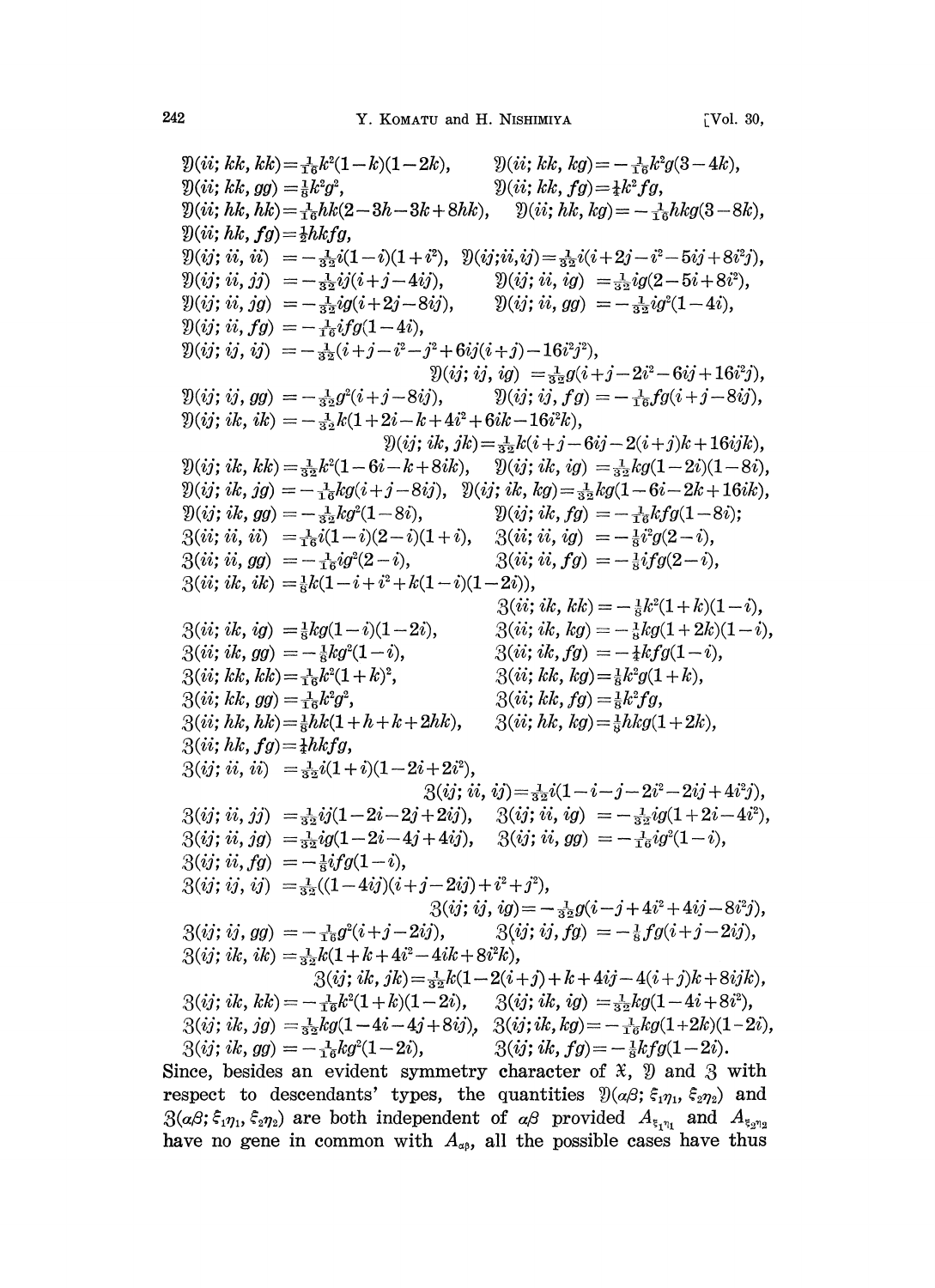been essentially worked out. The final expression for desired probability is thus written in the form

$$
\kappa_{\scriptscriptstyle (\mu\nu;\,1)_t+11}(\alpha\beta;\,\xi_1\eta_1,\,\xi_2\eta_2)\!=\!\sigma(\xi_1\eta_1,\,\xi_2\eta_2)+2^{-t+1}U(\alpha\beta;\,\xi_1\eta_1,\,\xi_2\eta_2)
$$

 $+4u_t\mathfrak{X}(\xi_1\eta_1,\xi_2\eta_2)+2v_t\mathfrak{Y}(a\beta;\xi_1\eta_1,\xi_2\eta_2)+4w_t\mathfrak{Z}(a\beta;\xi_1\eta_1,\xi_2\eta_2),$ 

which remains true also for  $t=1$  with  $u_1=v_1=0$ .

By the way, we can readily deduce the relations

$$
\sum \mathfrak{X}(\xi\eta,ab)=\sum \mathfrak{Y}(a\beta;\xi\eta,ab)=\sum \mathfrak{Z}(a\beta;\xi\eta,ab)=0.
$$

We further remark that there hold the relations

 $\sum \overline{A}_{ab} \mathfrak{Y}(ab; \xi_1 \eta_1, \xi_2 \eta_2) = 0, \quad \sum \overline{A}_{ab} \mathfrak{Z}(ab; \xi_1 \eta_1, \xi_2 \eta_2) = \mathfrak{X}(\xi_1 \eta_1, \xi_2 \eta_2), \ \sum Q(a\beta; ab) \mathfrak{Y}(ab; \xi_1 \eta_1, \xi_2 \eta_2) = \sum Q(a\beta; ab) \mathfrak{Z}(ab; \xi_1 \eta_1, \xi_2 \eta_2) = \frac{1}{2} \mathfrak{Y}(a\beta; \xi_1 \eta_1, \xi_2 \eta_2).$ 

We now consider the probability  $\kappa_{(\mu\nu;\,\nu),\,(11)}$  in which  $n_t > 1$  while  $n_r \geq 1$  for  $1 \leq r < t$ . It is defined by the equation<br> $\kappa_{(\mu\nu;\;n)_t|11}(a\beta;\; \xi_1\eta_1,\; \xi_2\eta_2) = \sum \kappa_{(\mu\nu;\;n)_t}(a\beta;\; ab)\kappa(ab;\; \xi_1\eta_1,\; \xi_2\eta_2).$ 

Hence, we get the formula

$$
\kappa_{(\mu\nu;\;n)_{t}^{(1)}}(\alpha\beta;\xi_{1}\eta_{1},\xi_{2}\eta_{2})=\sigma(\xi_{1}\eta_{1},\xi_{2}\eta_{2})+2^{-N_{t}+1}A_{t}U(\alpha\beta;\xi_{1}\eta_{1},\xi_{2}\eta_{2}),
$$
 which remains true even when  $t=1$ .

We next observe the probability  $\kappa_{(\mu\nu;\tau)}$ , with  $\nu>1$ . The defining equation then yields

 $\kappa_{\text{Q}\mu\text{V}};\mathbf{D}_{t}|\text{D}(\alpha\beta;\xi_{1}\eta_{1},\xi_{2}\eta_{2})=\sum\kappa_{\text{Q}\mu\text{V}};\mathbf{D}_{t}(\alpha\beta;\alpha b)\kappa_{\text{D}}(ab;\xi_{1}\eta_{1},\xi_{2}\eta_{2}).$ Based on the relation

> $\sum R(ab)W(ab; \xi_1\eta_1, \xi_2\eta_2) = \frac{1}{2}\overline{A}_{\xi_1\eta_1}Q(\xi_1\eta_1; \xi_2\eta_2),$  $\sum S(a\beta; ab) W(ab; \xi_1\eta_1, \xi_2\eta_2) = \frac{1}{2} S(a\beta; \xi_1\eta_1, \xi_2\eta_2),$ <br> $\sum T(a\beta; ab) W(ab; \xi_1\eta_1, \xi_2\eta_2) = \frac{1}{4} T(a\beta; \xi_1\eta_1, \xi_2\eta_2),$

we get the formula in the form

$$
\kappa_{\text{QW1:12}_{t}111}(a\beta; \xi_{1}\eta_{1}, \xi_{2}\eta_{2}) = \sigma_{11}(\xi_{1}\eta_{1}, \xi_{2}\eta_{2}) + 2^{-t}A_{t}\{\overline{A}_{\xi_{2}\eta_{2}}Q(a\beta; \xi_{1}\eta_{1}) + 2^{-t+1}V(a\beta; \xi_{1}\eta_{1}, \xi_{2}\eta_{2})\} + 2^{-t}\{2u_{t}\overline{A}_{\xi_{1}\eta_{1}}Q(\xi_{1}\eta_{1}; \xi_{2}\eta_{2}) + v_{t}S(a\beta; \xi_{1}\eta_{1}, \xi_{2}\eta_{2}) + w_{t}T(a\beta; \xi_{1}\eta_{1}, \xi_{2}\eta_{2})\}\n\nwhich remains valid also for  $t=1$  with  $u_{1}-u_{1}=0$
$$

which remains valid also for  $t=1$  with  $u_1=v_1=0$ .

We finally consider the probability  $\kappa_{\langle \mu v_i, u \rangle_t}$  in which  $n_t$  and  $\nu$ are greater than unity while the  $n_r$ 's with  $1 \leq r < t$  may be arbitrary numbers equal to or greater than unity. Its defining equation becomes

 $\kappa_{\langle\mu\nu;\;n\rangle_t11\nu}(a\beta;\xi_1\eta_1,\xi_2\eta_2) = \sum \kappa_{\langle\mu\nu;\;n\rangle_t}(a\beta;ab)\kappa_{1\nu}(ab;\xi_1\eta_1,\xi_2\eta_2),$ and hence readily leads to the desired formula

$$
\kappa_{\langle\mu\nu;\,n\rangle_t|1^{\mathcal{V}}}(\alpha\beta;\,\xi_{{\cdot}\eta_1},\,\xi_{{\cdot}\eta_2})=\sigma_{1\nu}(\xi_{{\cdot}\eta_1},\,\xi_{{\cdot}\eta_2})\\+\,2^{-N_t}A_t\{\overline{A}_{\xi_{{\cdot}\eta_2}}Q(\alpha\beta;\,\xi_{{\cdot}\eta_1})+2^{-\nu+1}V(\alpha\beta;\,\xi_{{\cdot}\eta_1},\,\xi_{{\cdot}\eta_2})\},
$$
\nwhich remains true even when  $t$  is equal to unity.

## 2. Generic combinations with several consanguineous marriages

We consider the probability  $\kappa_{(\mu\nu;\;n)_t}$  for the generic case, namely with  $\mu, \nu > 1$ .

We first deal with the case where the  $n$ 's are all equal to unity.